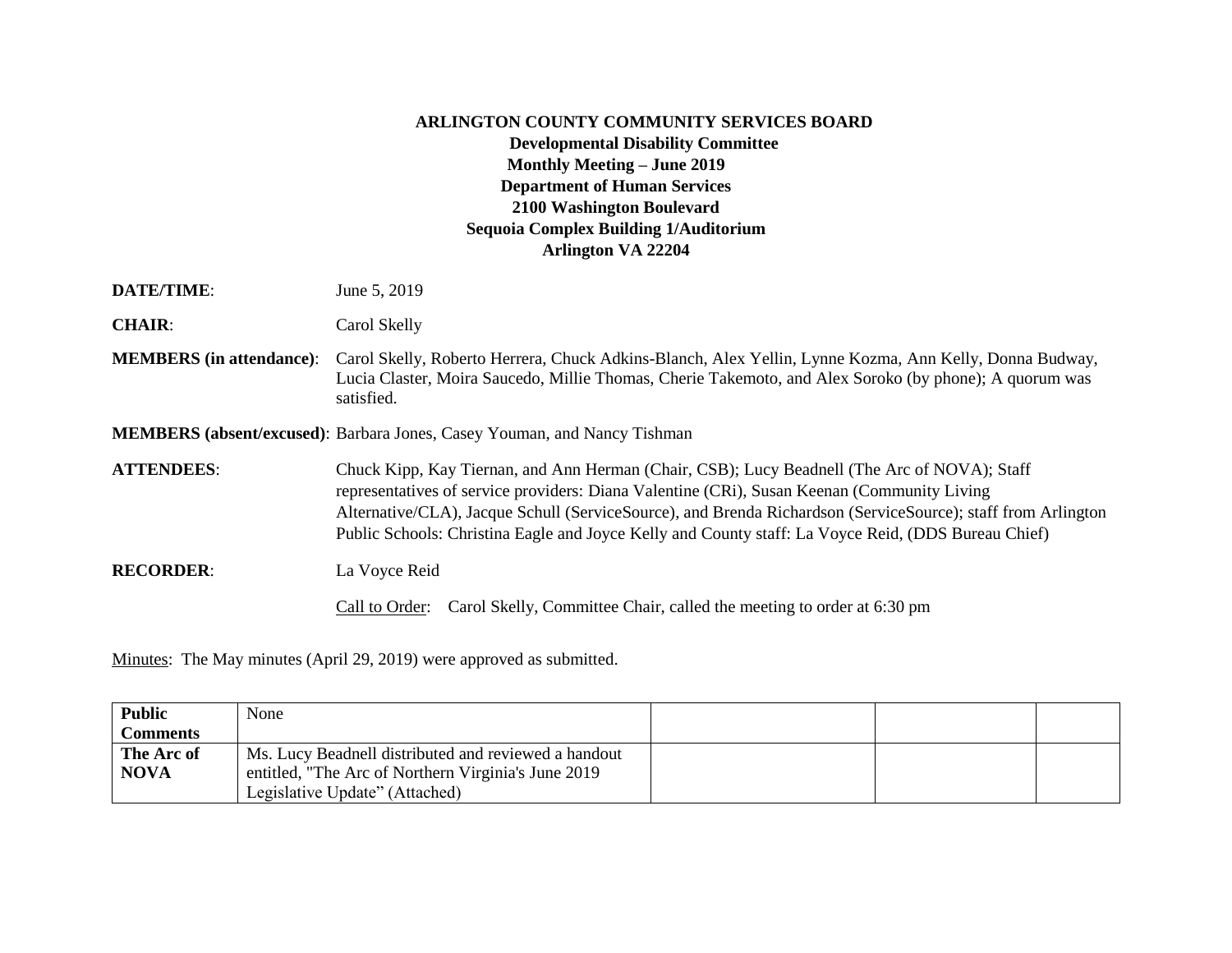| <b>TOPIC</b> | <b>DISCUSSION</b> | <b>RECOMMENDATIONS/</b> | <b>RESPONSIBLE</b> | <b>F/UP</b> |
|--------------|-------------------|-------------------------|--------------------|-------------|
|              |                   | <b>ACTION</b>           | <b>PARTY</b>       | <b>DATE</b> |

| <b>SRAP Follow-</b><br>up                     | C. Skelly provided a brief recap of SRAP (see prior DD<br>Committee minutes for April and May)<br>L. Reid provided an update: to-date, the staff has<br>received expressed interest from four individuals, one of<br>which lives in Fairfax County and two do not meet<br>qualifications.                                                                                                                                                                                                                                                                                                                                                                                                                                                                                                                                                                                                                                                                                                                                                                                                                                                                                                                                          |                                                                                                                                                                                                                               |  |
|-----------------------------------------------|------------------------------------------------------------------------------------------------------------------------------------------------------------------------------------------------------------------------------------------------------------------------------------------------------------------------------------------------------------------------------------------------------------------------------------------------------------------------------------------------------------------------------------------------------------------------------------------------------------------------------------------------------------------------------------------------------------------------------------------------------------------------------------------------------------------------------------------------------------------------------------------------------------------------------------------------------------------------------------------------------------------------------------------------------------------------------------------------------------------------------------------------------------------------------------------------------------------------------------|-------------------------------------------------------------------------------------------------------------------------------------------------------------------------------------------------------------------------------|--|
| <b>Self-Directed</b><br><b>Services (SDS)</b> | L. Reid shared that she and staff have continued to brief<br>the DHS leadership on SDS, which the Department is<br>committed to bringing to Arlington County. Pending is<br>submission and approval of the SDS budget by the DHS<br>Director, County Manager's office, and possibly the<br>County Board.<br>L. Reid shared that the Self-Directed Services funds<br>could not be used for membership fees such so those<br>charged by the Sparc program. It was communicated that<br>what Sparc charges is a "Program Fee" and not a<br>membership fee (though, L. Reid, noted that the Sparc<br>Website describes the fee as "Membership.")<br><b>Questions:</b><br>Q1: Is the program going to require approval?<br>A1: Each applicant will be expected to complete an<br>application that will detail how the funds are to be used.<br>The application will be approved (or not) by staff.<br>Q2: If someone receives a DD Medicaid Waiver would<br>they continue to receive SDS funding?<br>A2: No, a person cannot receive both SDS funds and<br>local funding. Further, it was also clarified that if a<br>person receives the Waiver and turns it down, they would<br>not be eligible to continue to receive local funding. | The Committee passed the<br>following motion that: Staff<br>ask the DHS leadership to<br>reconsider exclusion of SDS<br>funds for "Program "Fees"<br>such as social, educational,<br>recreational, and other<br>program fees. |  |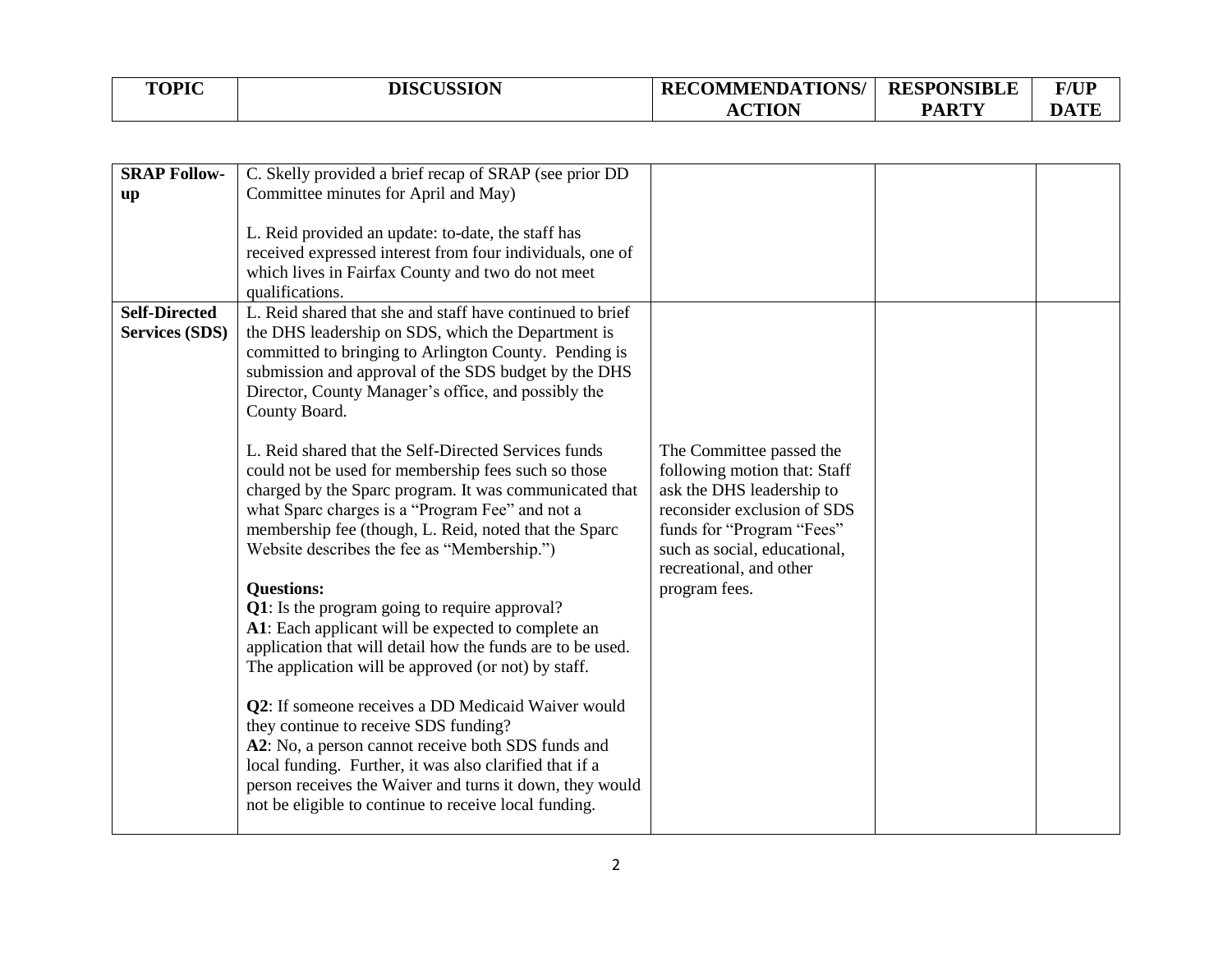| <b>TOPIC</b> | <b>DISCUSSION</b> | <b>RECOMMENDATIONS/</b> | <b>RESPONSIBLE</b> | <b>F/UP</b> |
|--------------|-------------------|-------------------------|--------------------|-------------|
|              |                   | <b>ACTION</b>           | <b>PARTY</b>       | <b>DATE</b> |

|                      | L. Reid agreed to provider another update at the         |                             |  |
|----------------------|----------------------------------------------------------|-----------------------------|--|
|                      | September meeting.                                       |                             |  |
| <b>Fall Agenda</b>   | C. Skelly led a discussion of Committee agenda topics    | The Committee prioritized   |  |
|                      | beginning with Fall 2019.                                | the topics below as follow: |  |
|                      |                                                          |                             |  |
|                      | (See "Recommendations/Action" for topics agreed upon     | Self-Directed               |  |
|                      | by the Committee)                                        | Services - 9/19             |  |
|                      |                                                          |                             |  |
|                      | Other suggested topics discussed, but to be considered   | Group Supported             |  |
|                      |                                                          | Employment/W.I.N.           |  |
|                      | for future 2019/20 meetings included:                    | (Welcoming                  |  |
|                      | Issues of sexual abuse                                   | Inclusion Network) -        |  |
|                      | Children services                                        | 10/19                       |  |
|                      | Respite and crisis services                              | Housing Forum* -            |  |
|                      | Co-occurring/dual diagnoses                              | 10/19                       |  |
|                      | Aging and developmental disabilities (inclusion          | Follow-up to housing        |  |
|                      | model for aging)                                         | forum (discussion) $-$      |  |
|                      |                                                          | 11/19                       |  |
|                      | Capacity in day programs (CIC at capacity and            | Legislative Agenda -        |  |
|                      | ArlingtonWeaves, Etc. near capacity)                     | 11/19                       |  |
|                      |                                                          | <b>DD</b> Behavioral        |  |
|                      | Question(s):                                             | Health $-12/19$             |  |
|                      | Q3: What about annual Program Reviews?                   |                             |  |
|                      | A3: Carol S. explained that Program Reviews were not     |                             |  |
|                      | prioritized for (FY19). L. Reid offered that the Program | <b>Arlington County</b>     |  |
|                      | Reviews, though not presented and/or discussed during a  | <b>Adult Day Programs</b>   |  |
|                      |                                                          |                             |  |
|                      | Committee meeting may still be required by staff to be   |                             |  |
|                      | submitted to the larger CSB.                             |                             |  |
| <b>Staff Updates</b> | L. Reid shared news of Program Manager vacancy, as       |                             |  |
|                      | well as one Support Coordinator vacancy                  |                             |  |
| <b>Committee</b>     | C. Skelly shared that Brenda Richardson, ServiceSource,  |                             |  |
| Chair                | was nominated for a CSB Community Partner award by       |                             |  |
| Update(s)            | the following DD Committee members: Ann Kelly, Alex      |                             |  |